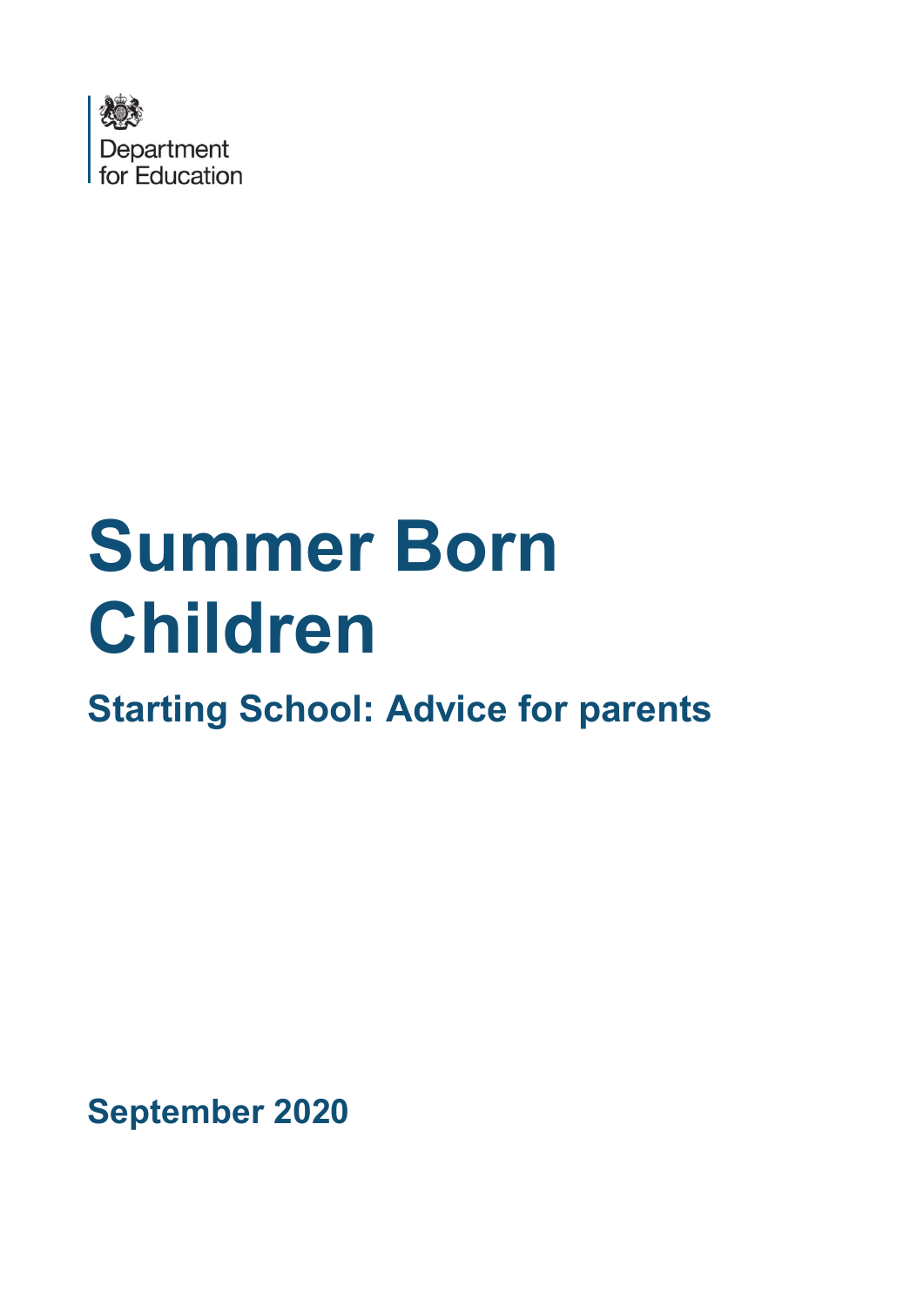# **Contents**

| Who is this advice for?                                                                               | 3              |
|-------------------------------------------------------------------------------------------------------|----------------|
| <b>Main Points</b>                                                                                    | 3              |
| Commitment to amend the school admissions code                                                        | 3              |
| School starting age                                                                                   | $\overline{4}$ |
| Evidence on attainment                                                                                | 5              |
| Making a decision                                                                                     | 5              |
| Seeking advice and information                                                                        | 5              |
| Children with special educational needs                                                               | 6              |
| Children born prematurely                                                                             | 6              |
| <b>Case Studies</b>                                                                                   | $\overline{7}$ |
| Important considerations when considering a delayed start to school                                   | 8              |
| Moving back to the normal age group                                                                   | 8              |
| Transfer to other schools                                                                             | 8              |
| Government funded childcare                                                                           | 9              |
| <b>National Curriculum Tests</b>                                                                      | 9              |
| Implications of your child turning 16 before year 11                                                  | 9              |
| Delaying your child's admission to school until the September after their 5 <sup>th</sup> birthday 10 |                |
| Requesting admission outside a child's normal age group                                               | 10             |
| Making a request                                                                                      | 11             |
| Information to include                                                                                | 12             |
| The admission authority's decision                                                                    | 13             |
| What happens next?                                                                                    | 13             |
| Complaints                                                                                            | 14             |
| Glossary                                                                                              | 15             |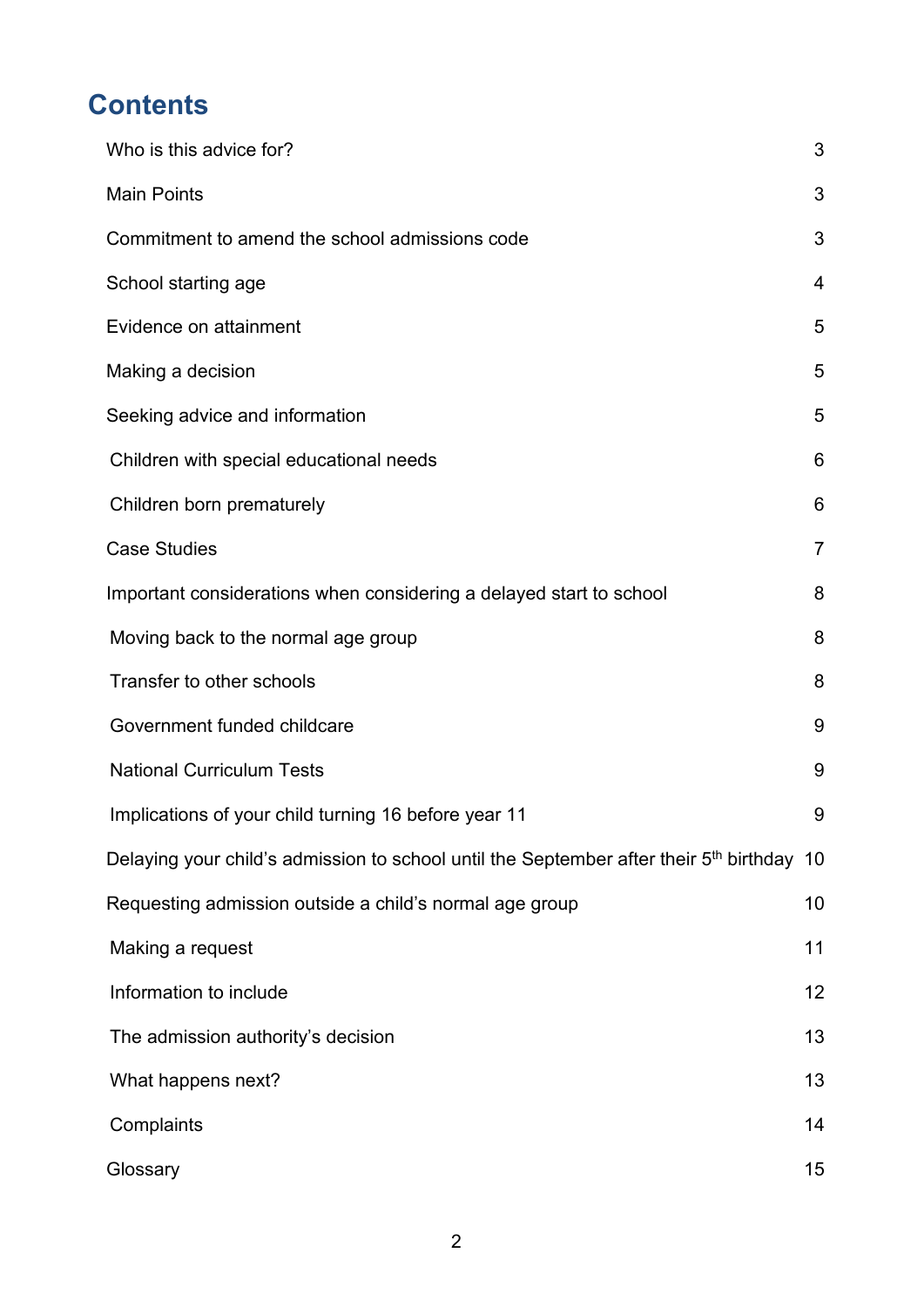## <span id="page-2-0"></span>**Who is this advice for?**

This advice is for parents and carers<sup>[1](#page-2-3)</sup> who are considering delaying their summer born child's admission to school. It is intended to help them decide what would be best for their child. It also provides information about the options available, and about how to arrange delayed admission.

### <span id="page-2-1"></span>**Main Points**

- Children usually start school in the September following their  $4<sup>th</sup>$  birthday. All children are entitled to a full time school place from this point.
- However, a parent does not have to send their child to school until they reach compulsory school age. A child will reach compulsory school age on a prescribed  $day^2$  on or after their  $5<sup>th</sup>$  birthday. They must receive full time education from this point[3](#page-2-5).
- This means that children born from 1 April to 31 August summer born children do not need to start school until the September after their  $5<sup>th</sup>$  birthday, a full year after they could first have started school.
- School admission authorities are responsible for deciding whether to admit a child outside their normal age group<sup>4</sup>. They must make this decision in the child's best interests.
- Parents who are considering delaying their summer born child's admission to school should seek advice from the schools they might like their child to attend, and from any professionals involved in the care of their child, so that they are able to make an informed decision.

# <span id="page-2-2"></span>**Commitment to amend the school admissions code**

In September 2015, we committed to amend the school admissions code so that summer born children can automatically be admitted to a reception class at the age of five where that is what their parents want, and can remain with the cohort with which they are

<span id="page-2-3"></span><sup>&</sup>lt;sup>1</sup> The guidance refers to parents throughout.

<span id="page-2-4"></span><sup>2</sup> The prescribed days are 31 December, 31 March and 31 August.

<span id="page-2-5"></span><sup>&</sup>lt;sup>3</sup> Parents are required by law to ensure their child receives a suitable full time education once they reach compulsory school age. They usually do this by securing a school place for them, but this isn't the only way. For example, they could home educate their child. For ease, though, this document generally refers to children having to attend school. Guidance on elective home education is available at [https://www.gov.uk/government/publications/elective-home-education.](https://www.gov.uk/government/publications/elective-home-education)

<span id="page-2-6"></span><sup>4</sup> We will use the phrase 'normal year group' to mean the year group a child would have been in had they entered school in the September following their fourth birthday.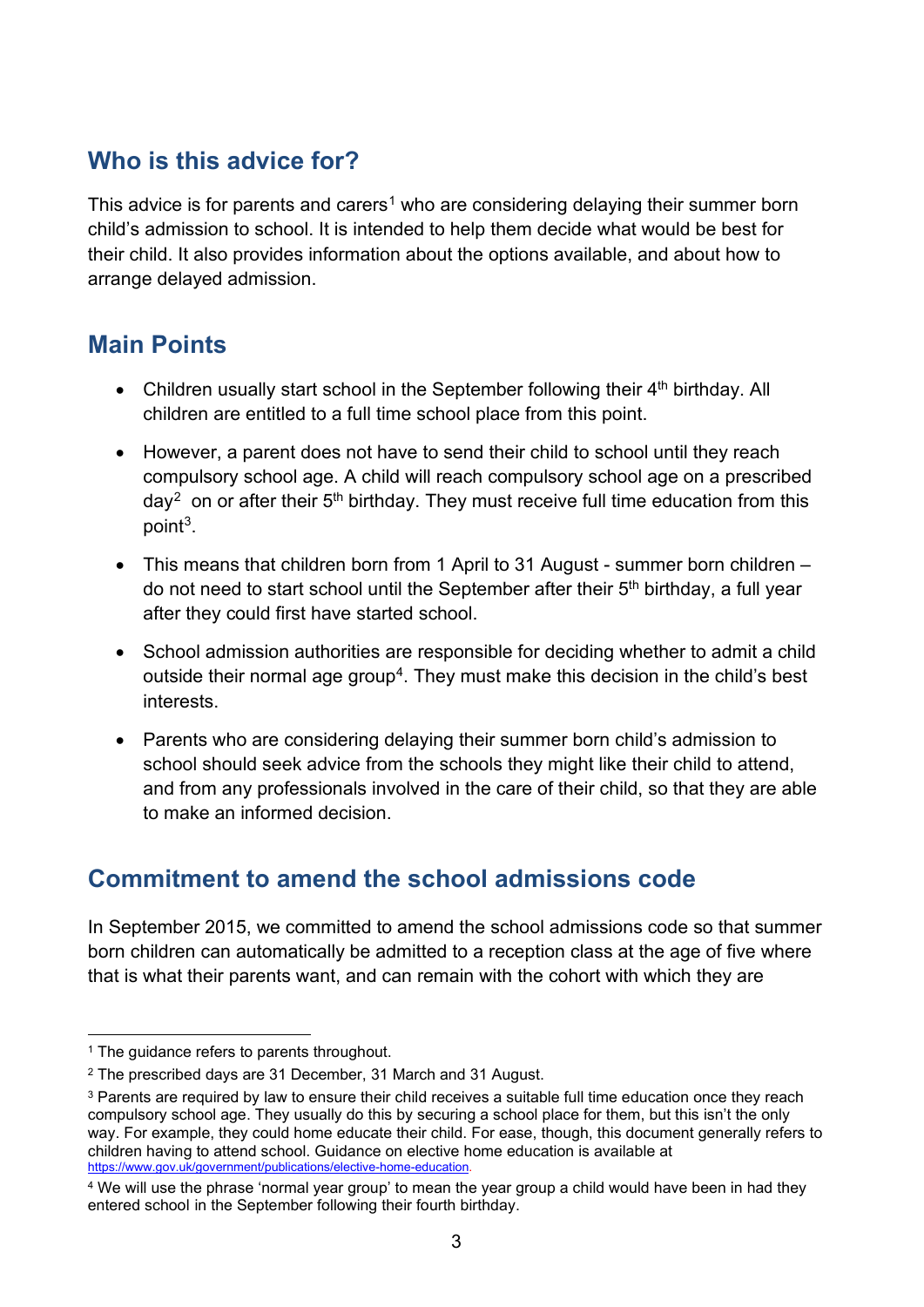admitted throughout their education. We remain committed to making that change when a legislative opportunity is available.

# <span id="page-3-0"></span>**School starting age**

All children are entitled to a full time school place in the September following their 4th birthday. This is when most children start school. Children born from 1 September in one year to 31 August the following year are normally educated together in one year group.

Children are not required, however, to go to school (or other suitable education) until the first day of the school term that follows their 5th birthday. The table below summarises the date at which the child reaches what is known as 'compulsory school age'. Children must be in suitable full-time education from this point.

For children who are under compulsory school age, once a school place has been accepted, parents may, if they wish, agree with the school a pattern of part time attendance or a deferred start until later in that school year (but not later than the beginning of the summer term). These arrangements should be discussed with the school.

Summer born children do not need to start school until the September after their 5th birthday, a full year after they could first have started school. The guidance sets out some of the issues to consider in deciding whether to delay your child's start at school and how to make a request that your summer born child starts reception age 5.

| A child born between:                  | reaches compulsory<br>school age on: | and must be in suitable full-<br>time education from:                                                                    |
|----------------------------------------|--------------------------------------|--------------------------------------------------------------------------------------------------------------------------|
| 1 September and 31<br>December         | 31 December                          | The beginning of the spring term<br>following their 5 <sup>th</sup> birthday (usually<br>in the first week of January)   |
| 1 January and 31 March                 | 31 March                             | The beginning of the summer term<br>following their 5 <sup>th</sup> birthday (usually<br>following the Easter holidays)  |
| 1 April and 31 August<br>(summer born) | 31 August                            | The beginning of the autumn term<br>following their 5 <sup>th</sup> birthday (usually<br>in the first week of September) |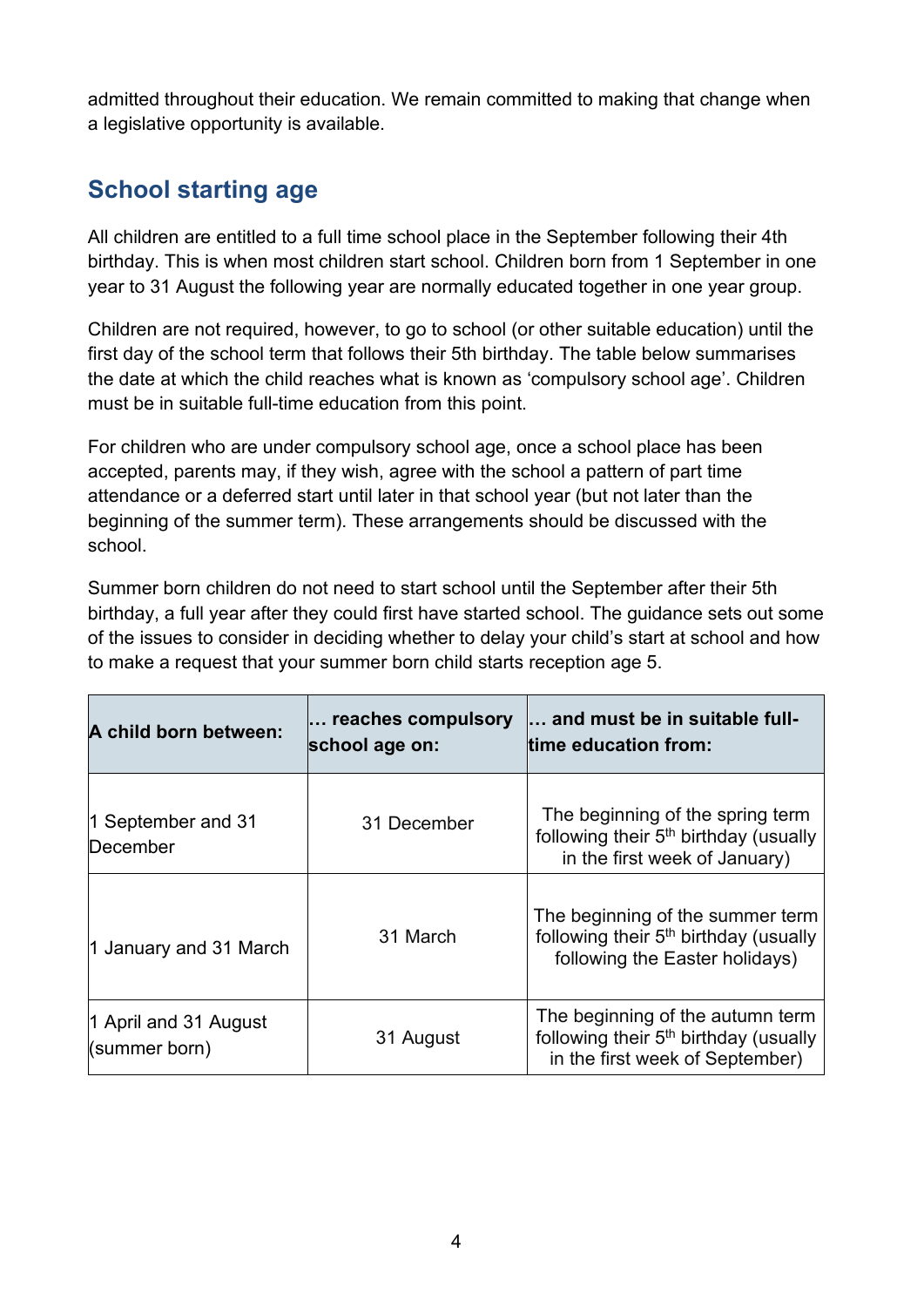#### <span id="page-4-0"></span>**Evidence on attainment**

There is evidence that the oldest pupils in a class will outperform their peers **on average**. This means that autumn born children achieve higher results than classmates born in the spring or summer **on average**. But this does not mean every summer born child will achieve lower results than their older classmates. Most summer born children meet or exceed the expected standard in the reception year. The gap in attainment between summer born children and their peers narrows as they get older<sup>[5](#page-4-3)</sup>. Children develop at different rates. The younger children in a class tend to make faster progress than their older classmates; though children may start at quite different levels of development, they are likely to end up at a much more similar level.

#### <span id="page-4-1"></span>**Making a decision**

Most children thrive when starting school at age 4. Nonetheless, there are some children, particularly those with developmental delays or medical conditions delaying their school readiness, who would benefit from a delayed start to school. If you are considering delaying your summer born child's start at school, you should consider the implications of a delayed start to reception class set out in [Important considerations](#page-14-1) and you should discuss your child's situation with relevant professionals. These discussions should ideally take place ahead of when you would normally be expected to apply for a place for your child in reception.

Don't forget, your child still has lots of time to develop between you thinking about applying for a school place and the point at which they start school. If you would like ideas of how to help your child learn and develop at home, you can visit the Department for Education's [Hungry Little Minds campaign website.](https://hungrylittleminds.campaign.gov.uk/)

#### <span id="page-4-2"></span>**Seeking advice and information**

Before deciding to delay your child's school start, you should talk to the schools you might like them to attend including those where you have a good chance of being allocated a place. You should also visit the schools to find out more about how children learn and play in the reception year.

Teachers understand that children will have developed at different rates before starting school, and have different starting points when beginning school. They are trained to adapt their teaching to suit an individual child's strengths and needs and understand that some children may need extra support. You should discuss any concerns you have about

<span id="page-4-3"></span><sup>5</sup> On average a non-summer born pupil who scored a GCSE Grade 6 in English and Mathematics would also score a Grade 6 in six

more subjects. A summer born pupil who scored a GCSE Grade 6 in English and Mathematics would also score a Grade 6 in four more subjects, and a Grade 5 in two others.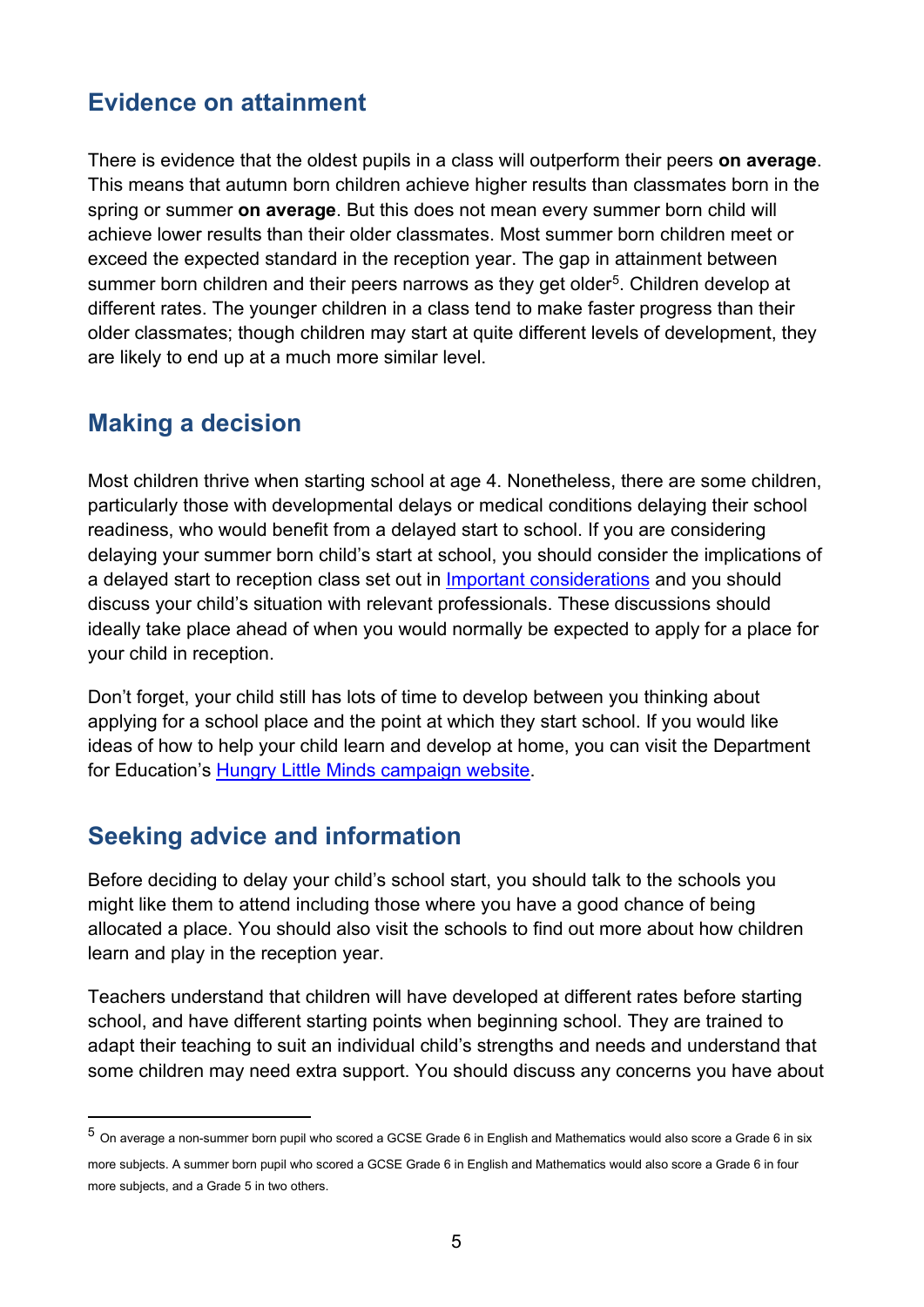your child's readiness to start school with the school. You should ask the school what they do to help children to settle and what additional support may be required for your child.

There are a number of other professionals you can talk to about whether your child is ready for school, what additional support could be provided or required and whether your child might benefit more from a deferred start to school or starting at age 4 and accessing the support available in school:

- Your child's current early years provider: they should also be able to support your child in getting ready to start school and give you advice about anything more you might be able to do at home. They will also be able to tell you whether your child could continue to attend that nursery or early years setting if your child did delay admission to school.
- Other specialist services: Where your child is involved in other specialist services such as speech and language therapy or occupational therapy, or is under specialist medical care, you should consider discussing this question with them.

### <span id="page-5-0"></span>**Children with special educational needs**

If your child has special educational needs (SEN), this does not necessarily mean that they should defer or delay starting school. For some children with SEN, it may be better to start school before compulsory school age so that they are in a school where they can fully access the support available.

All schools and all teachers are trained to teach children with  $\text{SEN}^6$ . Schools must use their best endeavours to secure provision for all pupils who have SEN or a disability, as set out in the [Special Educational Needs and Disability Code of Practice: 0 to 25 Years.](https://assets.publishing.service.gov.uk/government/uploads/system/uploads/attachment_data/file/398815/SEND_Code_of_Practice_January_2015.pdf) Every school and nursery has a Special Educational Needs coordinator (SENCo).

If you feel worried about your child starting school because of any SEN or disability they have, you should speak with your health visitor, the key staff at the school you want your child to go to, such as the head teacher or SENCo and consider speaking to your local SENDIAS service<sup>7</sup>

## <span id="page-5-1"></span>**Children born prematurely[8](#page-5-4)**

Not all children born prematurely will have significant developmental delay but some children born prematurely have social, emotional, physical and intellectual development behind that of their peers and some children may also have additional health problems

<span id="page-5-2"></span><sup>6</sup> Further information about SEN support can be found here:

https://www.gov.uk/government/publications/send-code-of-practice-0-to-25

<span id="page-5-3"></span><sup>7</sup> [https:\councilfordisabledchildren.org.uk\information-advice-and-support-services-network\find-your-local](https://councilfordisabledchildren.org.uk/information-advice-and-support-services-network/find-your-local-ias-service)[ias-service](https://councilfordisabledchildren.org.uk/information-advice-and-support-services-network/find-your-local-ias-service)

<span id="page-5-4"></span><sup>&</sup>lt;sup>8</sup> A child born prematurely is defined as one born before 37 weeks gestation.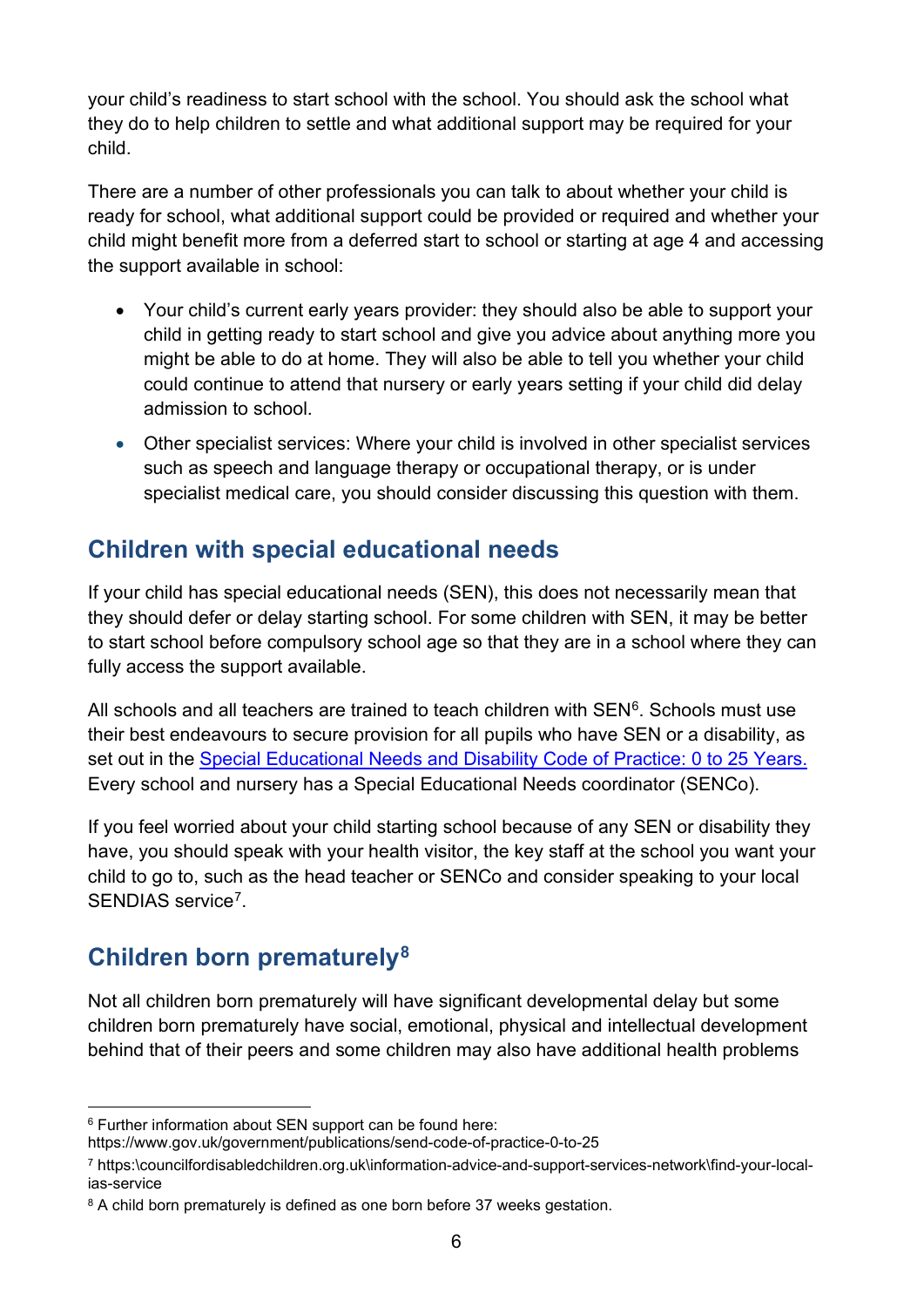associated with their prematurity. If this is relevant to your child and you are considering deferring their start at school, you should discuss the options with your child's specialists.

In addition, as a consequence of being born before their due date, a child may fall into a different age group than if they had been born at full term. When considering the circumstances of the case, admission authorities should take account of the age group into which the child would have fallen if born at full term.

## <span id="page-6-0"></span>**Case Studies**

#### **Child N**

#### **Parent's perspective**

N was very obviously developmentally delayed compared to her peers at nursery. She had only started to talk 6 months prior to what should have been her start date at primary school. When I raised the possibility of delaying N's school start by a year, the SENCo (SEN coordinator) and the headteacher agreed it was a good option and fully supported us. Although the process was not always straightforward, our request was agreed and N stayed on at her nursery where she had an additional year to grow and learn. During this year N grew in confidence, her speech improved enormously, skills such as playing, sharing and independence grew and, importantly, she was able to ask for help and communicate her needs.

I feel that if N had started school aged 4, she would have undoubtedly struggled. She would not have been as independent, she would have been frightened, nervous and overwhelmed by the class and she would not have been able to participate in class without a huge amount of support. When N started mainstream primary school she had little trouble settling in, and now is very happy, content and confident. She is at a similar level to her peers. She is one of them!

#### **Nursery's perspective**

When N started in nursery, her family was already known to us as they were receiving support from the Children's Centre. The SENCo had visited N in her pre-school setting and it was agreed that our nursery was the right setting for N's pre-reception year due to the level of expertise and SEND experience at the nursery.

N was 37 months old when she joined us and was assessed as working at around 22 months on the Development Matters age bands at this point. 1:1 funding was requested, and N was supported in class for 30 hours by a Nursery Assistant. Although N was making progress, the gap was not closing enough for her to be working at similar age to her peers in a mainstream reception class. Following discussions with Ns parents, the decision was made for her to be removed from her chronological year group and spend an additional year with us. N continued to attend for 30 hours per week with 1:1 support and received a diagnosis of ASD in July 2018.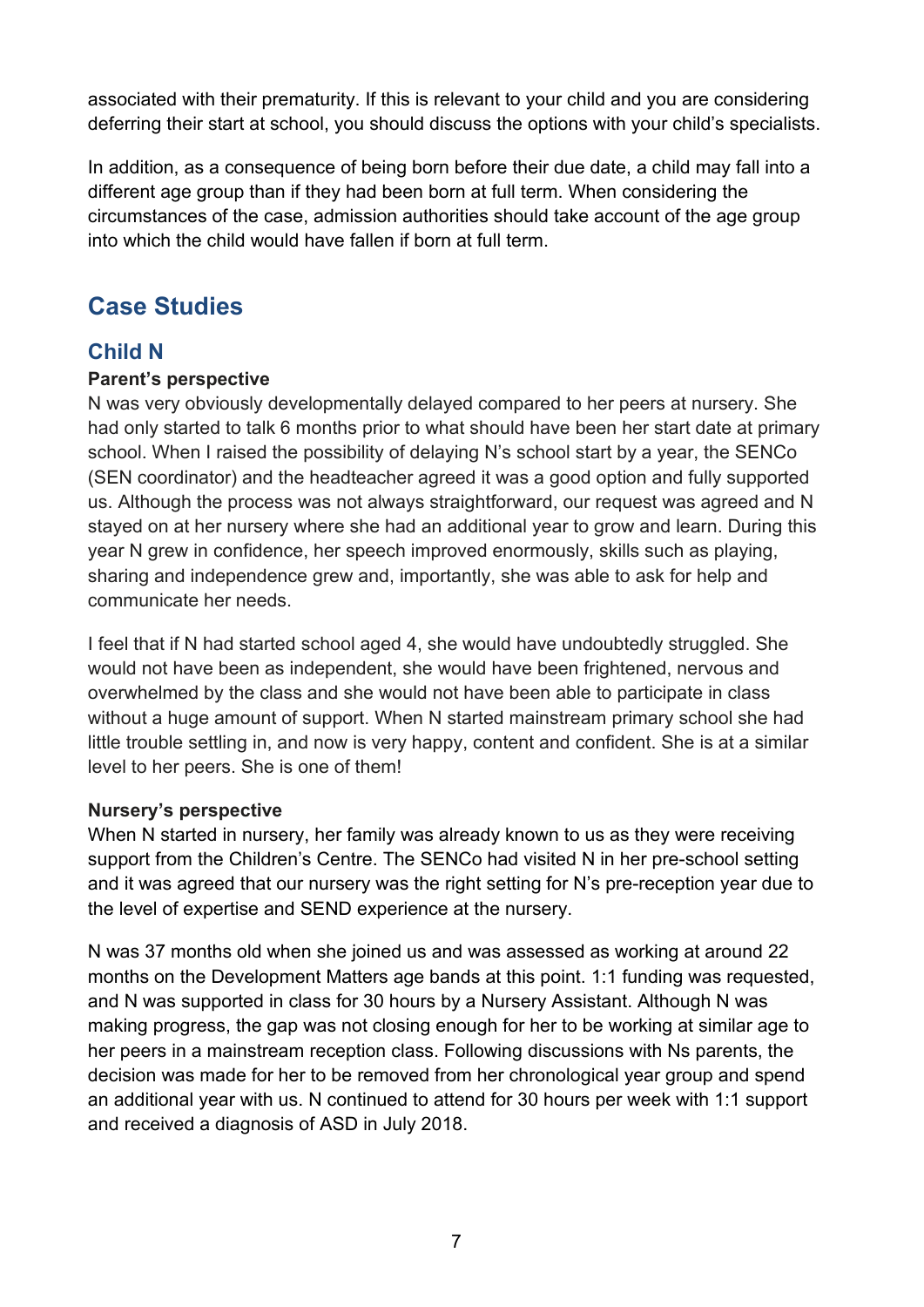By the end of her second year at our nursery, N was working in line with her adopted cohort at 30-50 months secure and above in all aspects. She started mainstream school in reception out of her normal year group with an EHCP and 25 hours of support.

#### **Child J**

#### **Parent perspective**

My son was born 8 weeks prematurely and, as a result, his development was delayed in comparison to other children his age, particularly his speech. When it was time to apply for a school place, I was very concerned that he wasn't ready for school as he still barely spoke at all. I very much wanted to delay his school start until the next year but the head teacher of the school where he was offered a place convinced me to visit and speak to the class teacher. The teacher explained exactly how my son would be supported and how they could meet his needs if he started in reception aged 4 including working with his speech therapist to ensure joined up support. Even though I still had some reservations, I decided to trust the school. Within a few months of him starting school I knew I had made the right decision. He settled in well and, with the stimulation the school environment provided, the company of other children and the support he was given, he rapidly caught up with his peers. By the end of primary school, he was exceeding age related expectations and I now feel that delaying his school start would have held him back.

# <span id="page-7-0"></span>**Important considerations when considering a delayed start to school**

#### <span id="page-7-1"></span>**Moving back to the normal age group**

Once a child has been admitted to a school, it is for the head teacher to decide how best to educate them. This may, on occasion, include deciding that a child should be moved to higher or lower age group, including moving a child who has been admitted out of their normal age group, into their normal age group. This decision should only be made where there are sound educational reasons to do so and in consultation with the child's parents.

#### <span id="page-7-2"></span>**Transfer to other schools**

As children whose school start has been delayed move through the system, they will reach transition points. For children who have attended an infant school, this will be when they move up to junior school. In some areas of the country, this could be when the child moves to middle school. For other children, this will be when they reach secondary age. The decision by one admissions authority does not bind other admissions authorities. If you wish your child to remain outside of their age group when they transfer to a new school, you will need to apply once again for an outside normal year group place. It is possible that a new admissions authority will decide that it is in your child's best interests to return to their normal year group and so your child would miss a school year.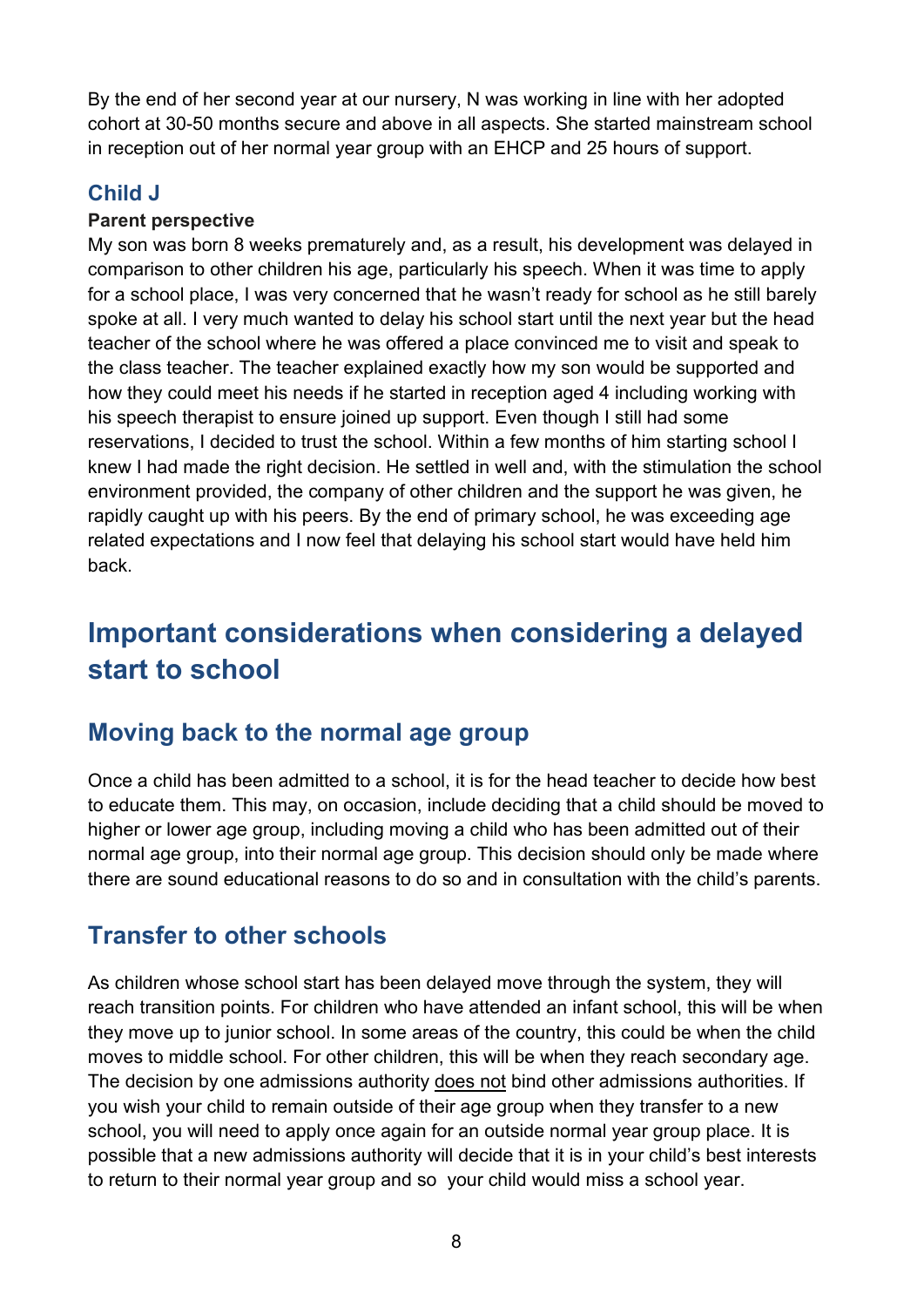Admission authorities must consider these requests in the same way as the original request but must also take into account the fact the child has been educated in a different year group up until this point.

For many children, it will be right for them to remain with their adopted year group but it is possible that others may be better off joining their normal year group. All decisions should be made taking the circumstances of the case into account and considering all of the child's needs, including their social and emotional needs.

You should make this request alongside an application for a school place and should do so when their child's normal year group are making applications for a school place. This means that a summer born child that started in reception a year later than is usual, would apply for a secondary school place and for an out of year group place when they are in year 5 rather than year 6.

### <span id="page-8-0"></span>**Government funded childcare**

If you delay your summer born child's start to school by a year, they will be eligible for government-funded childcare until they start school.

All three and four year olds, and the most disadvantaged two year olds, are entitled to 15 hours of early education provision per week for 38 weeks of the year. Since 2017, three and four year olds with working parents have been entitled to 30 hours of early education per week for 38 weeks of the year. More information is available [here.](http://www.gov.uk/help-with-childcare-costs/free-childcare-and-education-for-2-to-4-year-olds)

## <span id="page-8-1"></span>**National Curriculum Tests**

Children are assessed when they reach the end of each key stage, not when they reach a particular age. There are no age requirements as to when children must take their GCSEs or other assessments.

## <span id="page-8-2"></span>**Implications of your child turning 16 before year 11**

A child ceases to be of compulsory school age on the last Friday of June in the school year they turn 16. They are not legally required to attend school after this point. A summer born child who has been educated out of their normal age group will normally cease to be of compulsory school age at the end of year 10 (unless they have returned to their original year group during their time in education). This would mean that they will be under no obligation to attend school in year 11 when most children take their GCSEs.

The school will not ask your child to leave because they are no longer of compulsory school age, but they may not be able to enforce their attendance.

#### **Home to school transport**

Local authorities have a statutory duty to provide free home to school transport to eligible children. To be eligible, a child must be of compulsory school age. If your child is eligible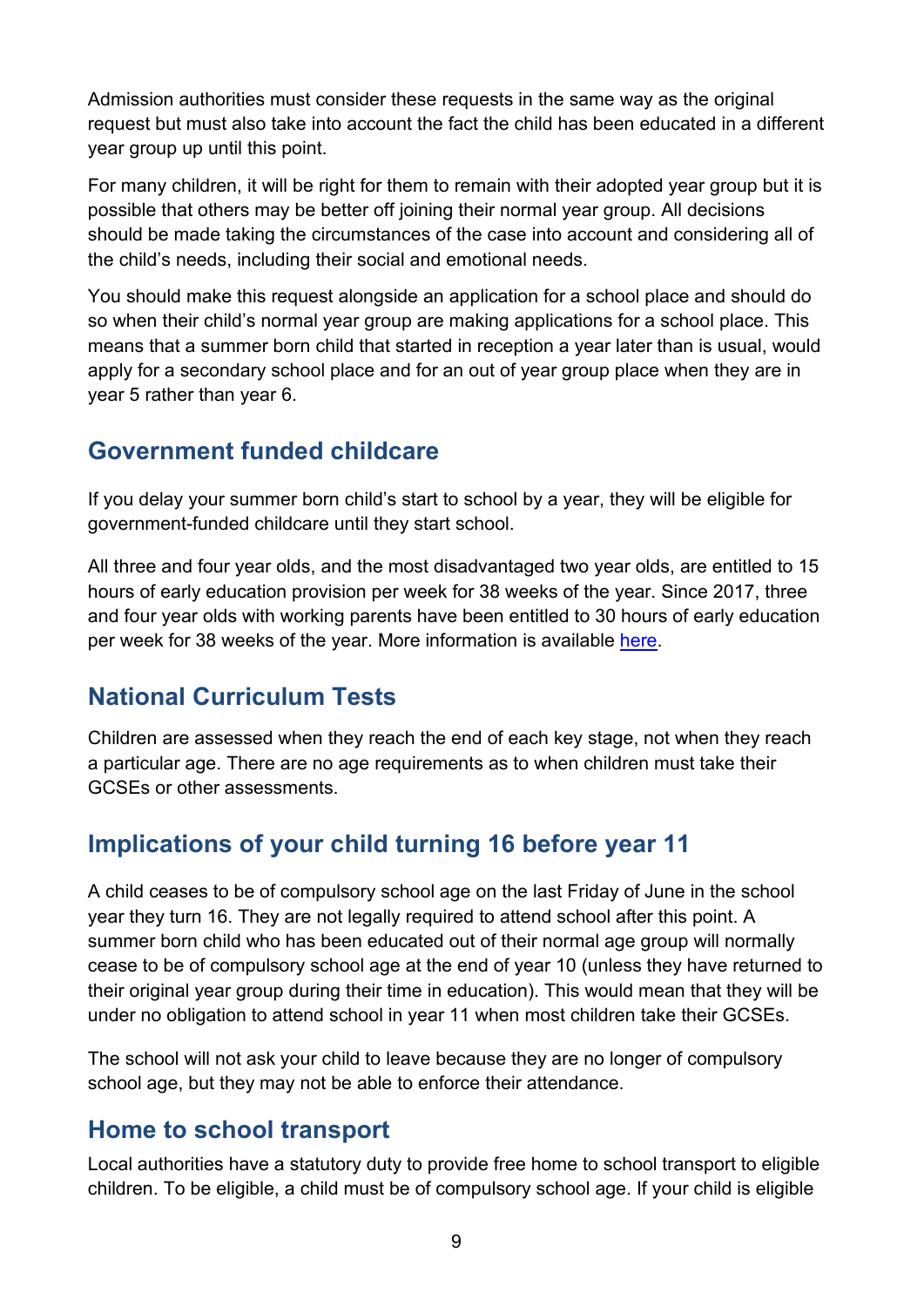for free home to school transport, they will cease to be eligible for it when they cease being of compulsory school age even if they have not yet finished their GCSEs. Local authorities can choose to continue to provide free transport at this point, but they are under no duty to do so.

#### **Alternative Provision**

Local authorities have a duty to make arrangements for the provision of suitable education, other than at a school, for children of compulsory school age who otherwise would not receive a suitable education, whether that is because they are ill, have been excluded, or for another reason. This duty will not apply in relation to a child who ceases to be of compulsory school age before they finish their GCSEs<sup>9</sup>.

# <span id="page-9-0"></span>**Delaying your child's admission to school until the September after their 5th birthday**

If you decide to delay your summer born child's school start until the September following their 5th birthday, you have 2 options:

- Make an in year application for a place for the September following their  $5<sup>th</sup>$ birthday. They will begin school in year 1, as the other children in their age group will be moving from reception to year 1 at this point. Talk to your local authority's school admissions team about when it would be best to make such an application. It is important to remember that some schools are likely to be full at this point, and unable to offer you a place. Schools are unable to 'hold' a place for your child from the previous year. Consider, also, the potential impact of missing the reception year with its focus on phonics and early arithmetic.
- If you do not want your child to miss reception year, you may request that they are admitted out of their normal age group, to reception instead of year 1, in the September following their  $5<sup>th</sup>$  birthday. This application is best made when you would normally be expected to apply for your child's place at primary school (ie before 15 January after your summer born child turns 3 although precise deadlines vary by admission authority). This is considered in more detail in the next section.

#### <span id="page-9-1"></span>**Requesting admission outside a child's normal age group**

If you decide to delay your summer born child's school start until the September following their  $5<sup>th</sup>$  birthday and wish them to start school in reception, you must make a request (a formal application) for them to be admitted out of their normal age group. This is because

<span id="page-9-2"></span><sup>&</sup>lt;sup>9</sup> The duty also does not apply to a child who is of compulsory school age but will cease to be of compulsory school age within the next six weeks and has no public exams or assessments to complete.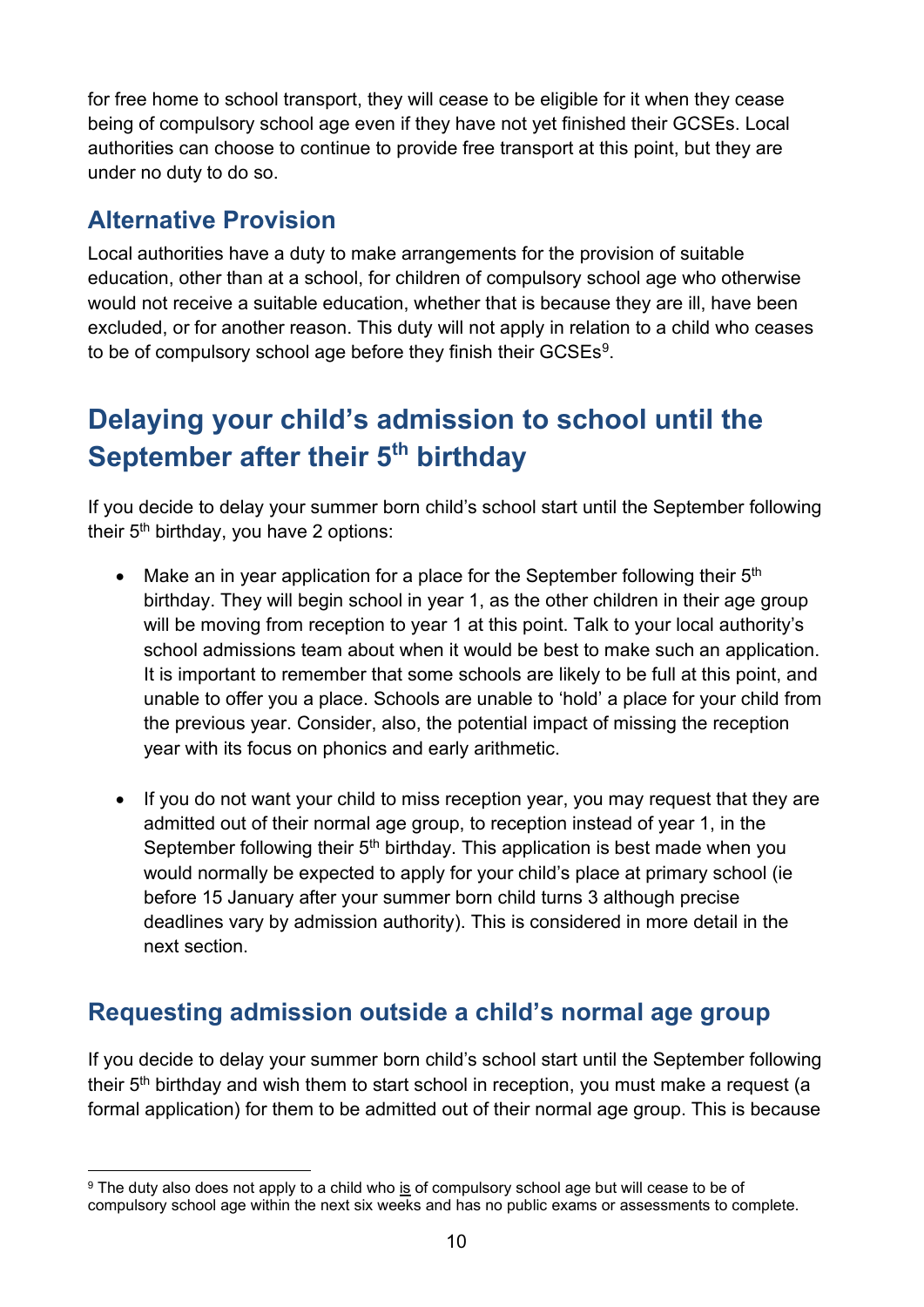the rest of the children in their normal age group will have already finished reception and will be moving into year 1.

The admission authority must consider your request.

# <span id="page-10-0"></span>**Making a request**

You must make your request to the school's admission authority. The admission authority for the school will depend on what type of school it is.

| <b>Type of school</b>            | <b>Admission authority</b> |
|----------------------------------|----------------------------|
| Community school                 | Local authority            |
| Voluntary controlled school      | Local authority            |
| Voluntary aided school           | Governing body             |
| <b>Foundation school</b>         | Governing body             |
| Academy (including free schools) | Academy trust              |

In some areas, academies and other schools that act as their own admission authority have agreed that the local authority can make these decisions on their behalf.

The admission authority for one school is not required to comply with a decision made by the admission authority of another school, so it is important to make a request for admission out of the normal age group to every school at which you plan to apply for a place. You should consider whether your child is likely to be offered a place at one of these preferred schools, having reviewed the criteria against which places at the school will be allocated when there have been more applications than places available (the oversubscription criteria). Even where the admission authority (for example the local authority or an academy trust) is the same, different conclusions could be reached for different schools about how best to meet a child's needs, so it is important to know that the level of support available in each school could differ.

Admission authorities must set out as part of their admission arrangements the process for requesting admission out of the normal age group. You should be able to find these on their website. They will normally expect you to make your request alongside an application for your child to be admitted to reception class at age of 4. This is so that, if your request is refused, you still have the option of sending your child to school at age 4, if you wish, so they do not miss the reception year.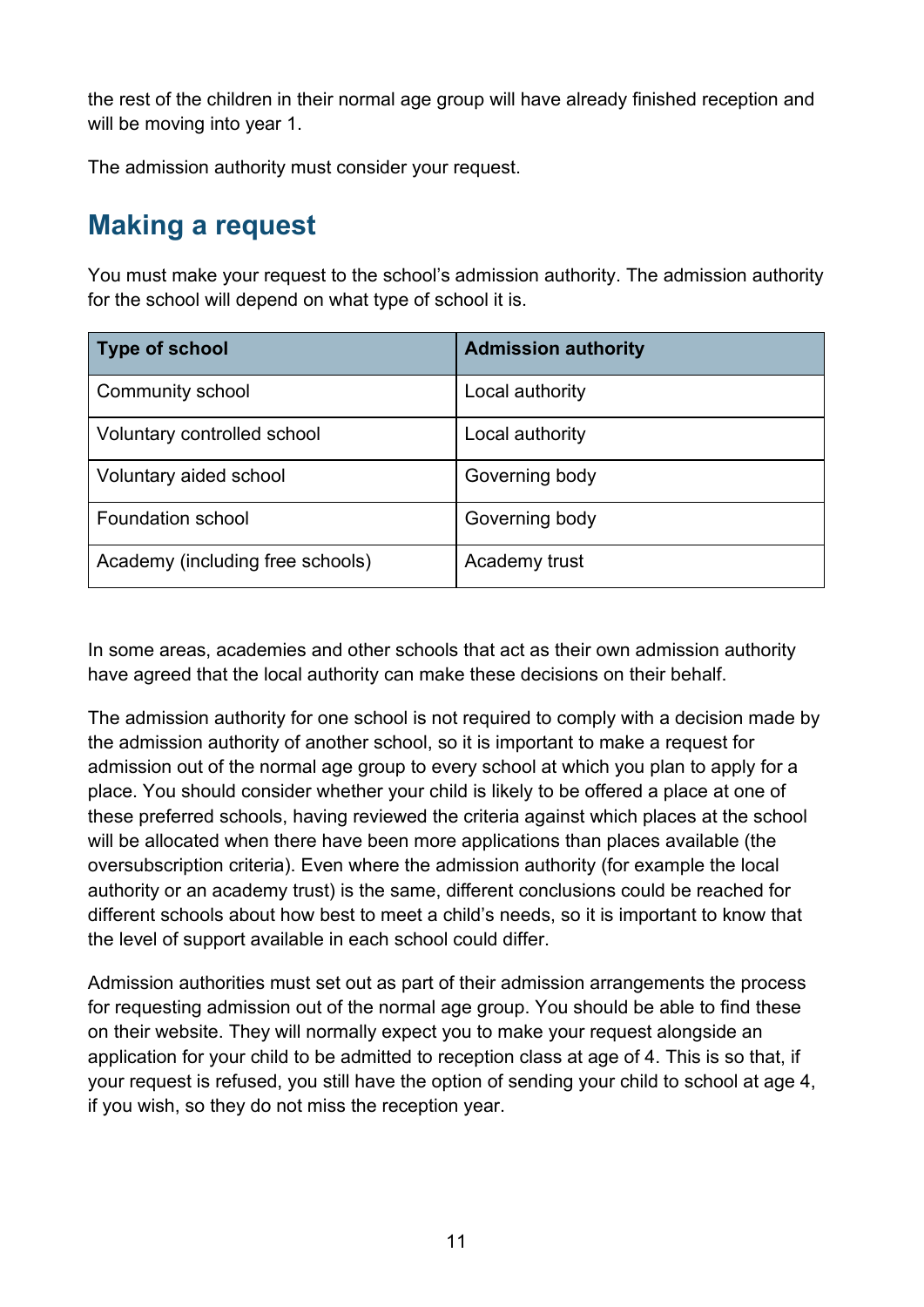# **Outline process to apply for summer born child to start reception aged 5**

1. **Parent** discusses support available from schools with head teachers

2. **Parent** requests admittance outside normal age group and applies for a reception place

- 3. **Parent** provides evidence to support their request
- 4. **Admission authority** decides whether to admit outside normal age group
- 5. If the request is **approved** –

**admissions authority** notifies parent

**parent** withdraws application for reception place for this year

**parent** applies for reception places the following year

6. If the request is **rejected** -

**admissions authority** notifies parent and provides reasons for rejection

**parent** decides whether to accept reception place this year, or delay child's start until following September and apply for a Year 1 place that year

**parent rejects** offer of reception place - child does not attend school this year and parent must apply for a Year 1 place.

**parent accepts** reception place for this year - child starts school in reception.

#### <span id="page-11-0"></span>**Information to include**

You should provide some information about your child and why you think they should be educated out of their normal age group. This will help the admission authority to make a decision about in which year group your child should be educated. You should also provide evidence to support your request, if it is possible to do so. However, you are not expected to obtain evidence you do not already have. If your child is undergoing assessment for an Education Health and Care Plan (EHCP), you should provide evidence that this is ongoing, along with the professional evidence in support of an EHCP. There is no requirement for an EHCP to be finalised.

## **Factors the admissions authority will take into account in making a decision**

Whilst it is not possible to provide an exhaustive list, the School Admissions Code requires admission authorities to consider:

- Parent's views
- Information about the child's academic, social and emotional development
- Where relevant, the child's medical history and views of a medical professional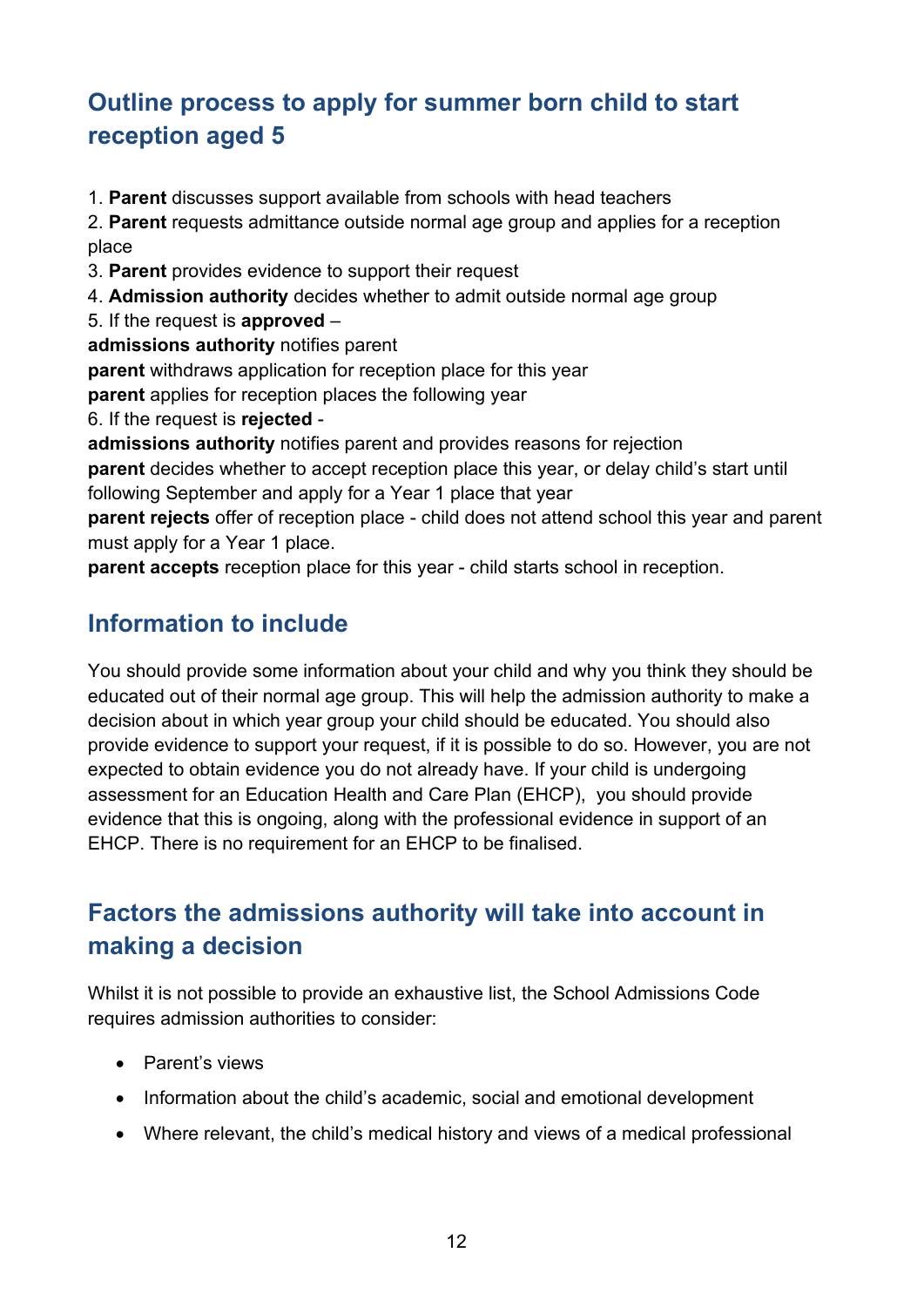- If the child is moving, or going to move, from an infant to a junior school or a primary to secondary school or has just moved into your area, the year group they have been educated in up to that point
- If the child was born prematurely, what age group the child would have fallen it, if the child had been born on time.
- The view of the head teacher **must** be taken into consideration.

This could include looking at evidence or issues such as:

- Any evidence from a health or social care professional who is involved in the care or treatment of the child for example speech and language therapist, occupational therapist, social worker, paediatrician.
- The view of any nursery or other early years setting the child attends and any records of the child's development.
- Whether the child's premature birth has caused health problems or developmental delays that mean the child would benefit from a delayed school start.
- The progress the child has made in an early years setting, including the rate of progress.
- What can the nursery setting provide the child that a reception class would not?

#### <span id="page-12-0"></span>**The admission authority's decision**

When they receive your request, the admission authority is required to make a decision on the basis of the circumstances of the case and in your child's best interests.

When they have made a decision, the admission authority must provide you with the reasons for that decision in writing. If your request is refused, the admission authority would therefore normally explain why they think it is in your child's best interests to be educated in their normal age group.

#### <span id="page-12-1"></span>**What happens next?**

#### If your request is agreed

<span id="page-12-2"></span>This does not mean your child has been, or will be, offered a place in the reception year at your chosen school. It means that you will need to withdraw the admissions application for a place in the normal year group (the application for a place to start reception age 4) and you will then be able to apply for a place in reception along with other parents applying for a reception place in the following admissions year<sup>[10](#page-12-2)</sup> ie by 15 January. It remains possible that your child could be refused a place if there have been more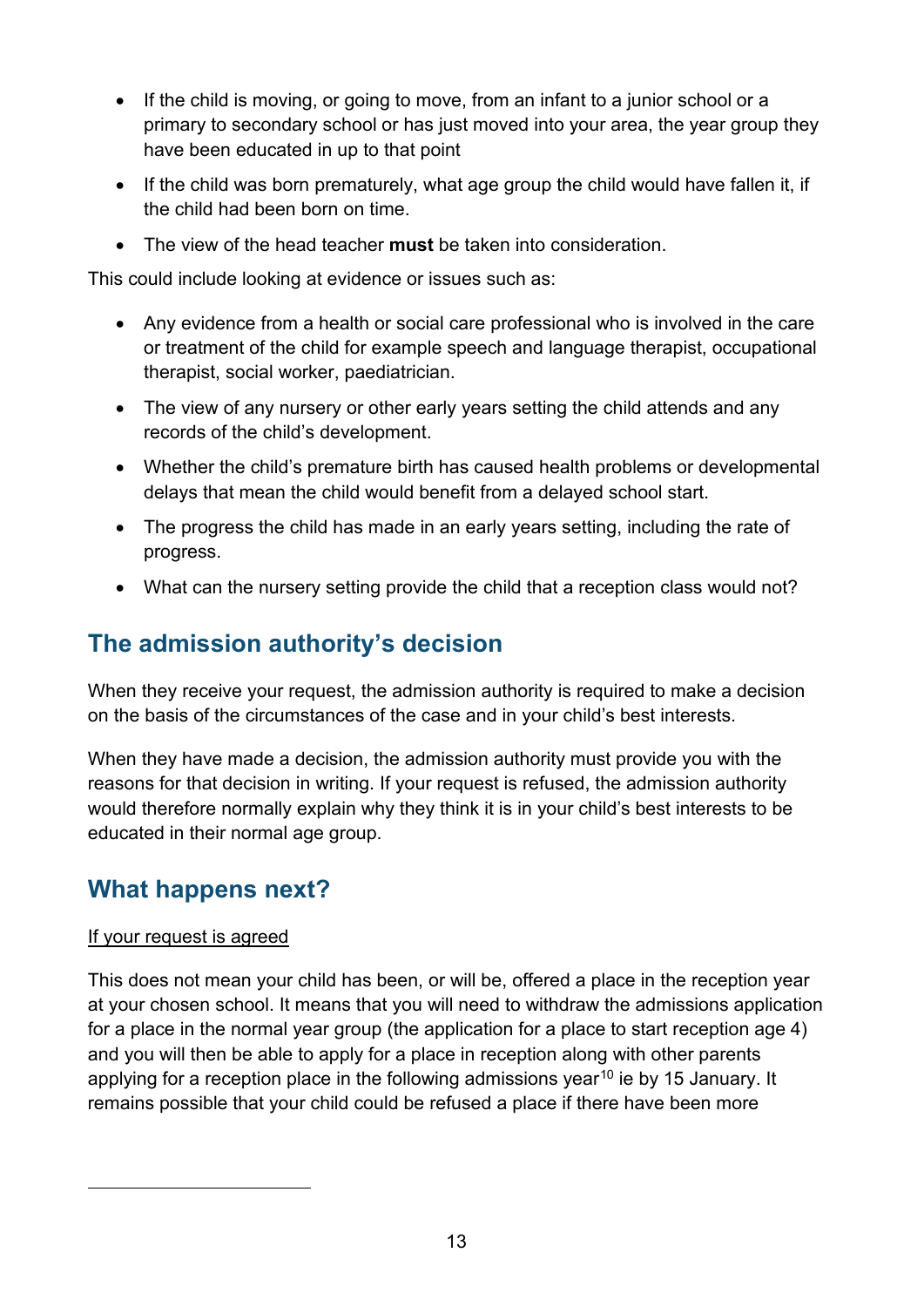applications received than there are places available at the school, and other applicants have been ranked higher based on the school's oversubscription criteria.

#### If your request is refused

You have a number of options. You can delay your child's school start until compulsory school age and make an in-year application for them to start school in year 1. It is important that you make this in-year application for the following school year even if you have been offered a reception place for the current school year because, this place will be lost if your child does not take up that reception place before the start summer term. You should be aware that it is possible that the year 1 class may be full<sup>[11](#page-13-1)</sup> and so may not have space for your child.

However, if you do not wish your child to miss the reception year, providing you have also made an application for a school place in your child's normal age group, you can accept this place and either take up a full time place from the September following your child's  $4<sup>th</sup>$  birthday or agree with the school a pattern of part time attendance or a deferred start until later in that school year (but not later than the beginning of the summer term).

### <span id="page-13-0"></span>**Complaints**

If you are unhappy with the admission authority's decision to refuse your child a place out of their normal age group you should complain directly to them, in the first instance. Parents whose request for delayed entry is refused have no statutory right to appeal appeal this decision. (The purpose of the appeals process is to consider whether a child should be admitted to a particular school, not the year group into which they should be admitted.)

If you remain unhappy once you have exhausted the admission authority's complaints procedure, you may then refer a complaint to the [Local Government and Social Care](https://www.lgo.org.uk/make-a-complaint)  [Ombudsman,](https://www.lgo.org.uk/make-a-complaint) in the case of maintained schools (including community, voluntary controlled, voluntary aided and foundation schools), or the [Education and Skills Funding](https://www.gov.uk/government/publications/complain-about-an-academy)  [Agency,](https://www.gov.uk/government/publications/complain-about-an-academy) in the case of an academy.

The legal requirements for admission authorities considering requests for admission out of the normal age group are set out in paragraph 2.17 to 2.17B of the [School Admissions](https://www.gov.uk/government/publications/school-admissions-code--2)  [Code.](https://www.gov.uk/government/publications/school-admissions-code--2)

<span id="page-13-1"></span><sup>&</sup>lt;sup>11</sup> Infant classes are restricted to 30 pupils under infant class size legislation.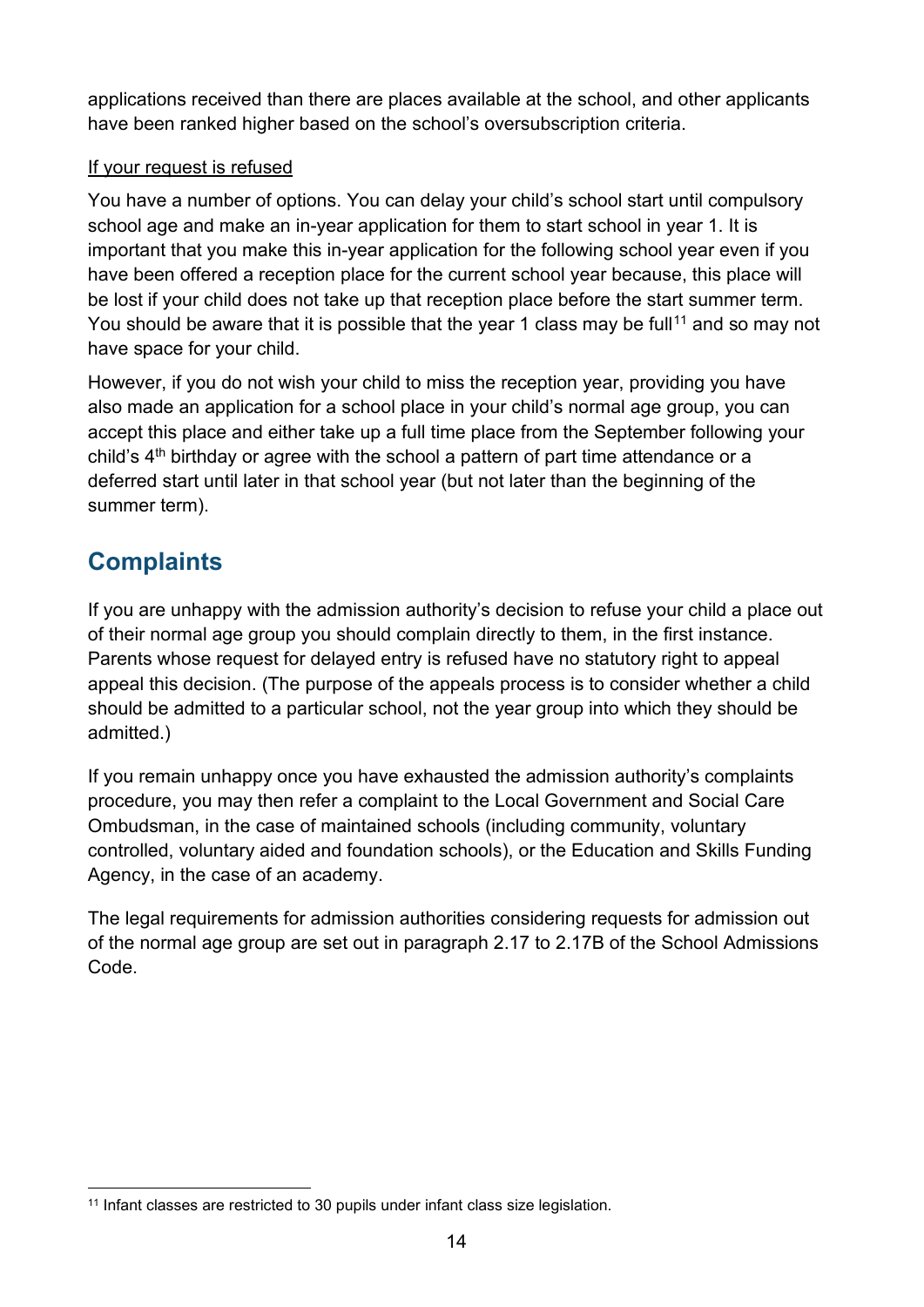# <span id="page-14-1"></span><span id="page-14-0"></span>**Glossary**

| <b>Admission Authority</b>                           | The body responsible for setting and applying a school's<br>admission arrangements.                                                                                                                                                                                                                                        |
|------------------------------------------------------|----------------------------------------------------------------------------------------------------------------------------------------------------------------------------------------------------------------------------------------------------------------------------------------------------------------------------|
| <b>Admission Arrangements</b>                        | The overall procedure, practices and oversubscription<br>criteria used in deciding the allocation of school places,<br>including any device or means used to determine whether<br>a school place is to be offered.                                                                                                         |
| <b>Compulsory School Age</b>                         | The age at which a child is required to have suitable full-<br>time education. A child reaches compulsory school age<br>on the prescribed day following his or her fifth birthday (or<br>on his or her fifth birthday if it falls on a prescribed day).<br>The prescribed days are 31 December, 31 March and 31<br>August. |
| Deferred entry                                       | This refers to a situation where a child secures a school<br>place in his or her normal age group but does not take up<br>that place until later in that school year.                                                                                                                                                      |
| Delayed entry                                        | This term describes a summer born child who starts<br>school at compulsory school age (5), whether this is in<br>Year 1 or reception.                                                                                                                                                                                      |
| <b>Governing Body</b>                                | School governing bodies are bodies responsible for<br>conducting schools. Governing bodies have three key<br>roles: setting strategic direction, ensuring accountability,<br>and monitoring and evaluation.                                                                                                                |
| <b>Local Government and</b><br>Social Care Ombudsman | An independent, impartial and free service that looks at<br>complaints about councils and some other authorities and<br>organisations, including education and admission<br>appeals.                                                                                                                                       |
| <b>National Offer Day</b>                            | The day each year on which local authorities are required<br>to send the offer of a school place to all parents who have<br>applied for a place. For primary pupils, this is 16 April.                                                                                                                                     |
| <b>Normal Admissions Round</b>                       | The period during which parents are invited to express a<br>minimum of three preferences for a place at any state-<br>funded school, in rank order on the common application                                                                                                                                               |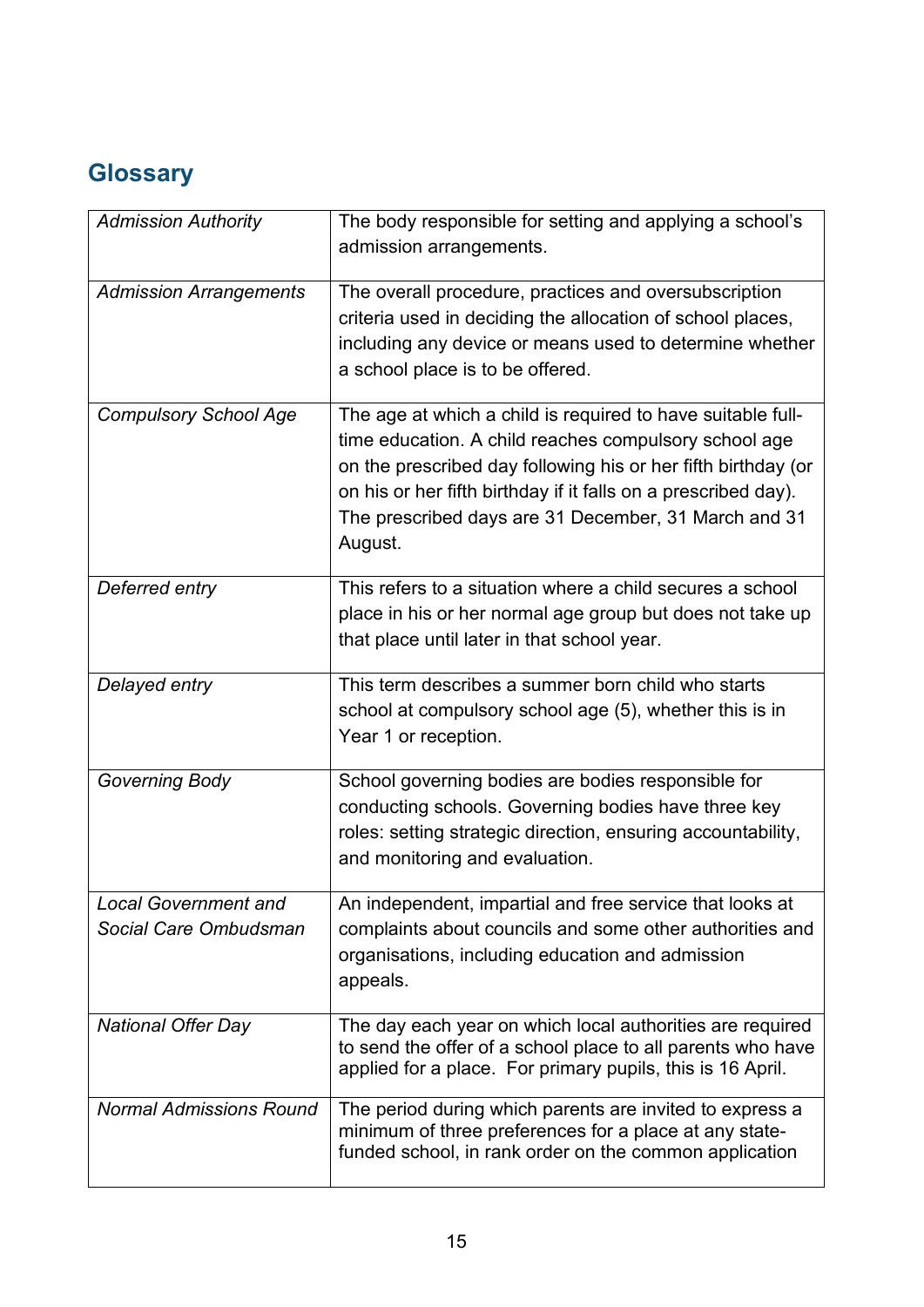|                       | form provided by their home local authority. The deadline<br>for parental applications is 15 January for primary places.                                                                                                                                                                   |
|-----------------------|--------------------------------------------------------------------------------------------------------------------------------------------------------------------------------------------------------------------------------------------------------------------------------------------|
| <b>Reception Year</b> | Defined by Section 142 of the School Standards and<br>Framework Act (SSFA) 1998 as a class in which<br>education is provided which is suitable for children aged<br>five and any children who are under or over five years old<br>whom it is expedient to educate with pupils of that age. |
| School Year           | The period beginning with the first school term to begin<br>after July and ending with the beginning of the first such<br>term to begin after the following July.                                                                                                                          |
| Summer born child     | A child born between 1 April and 31 August.                                                                                                                                                                                                                                                |